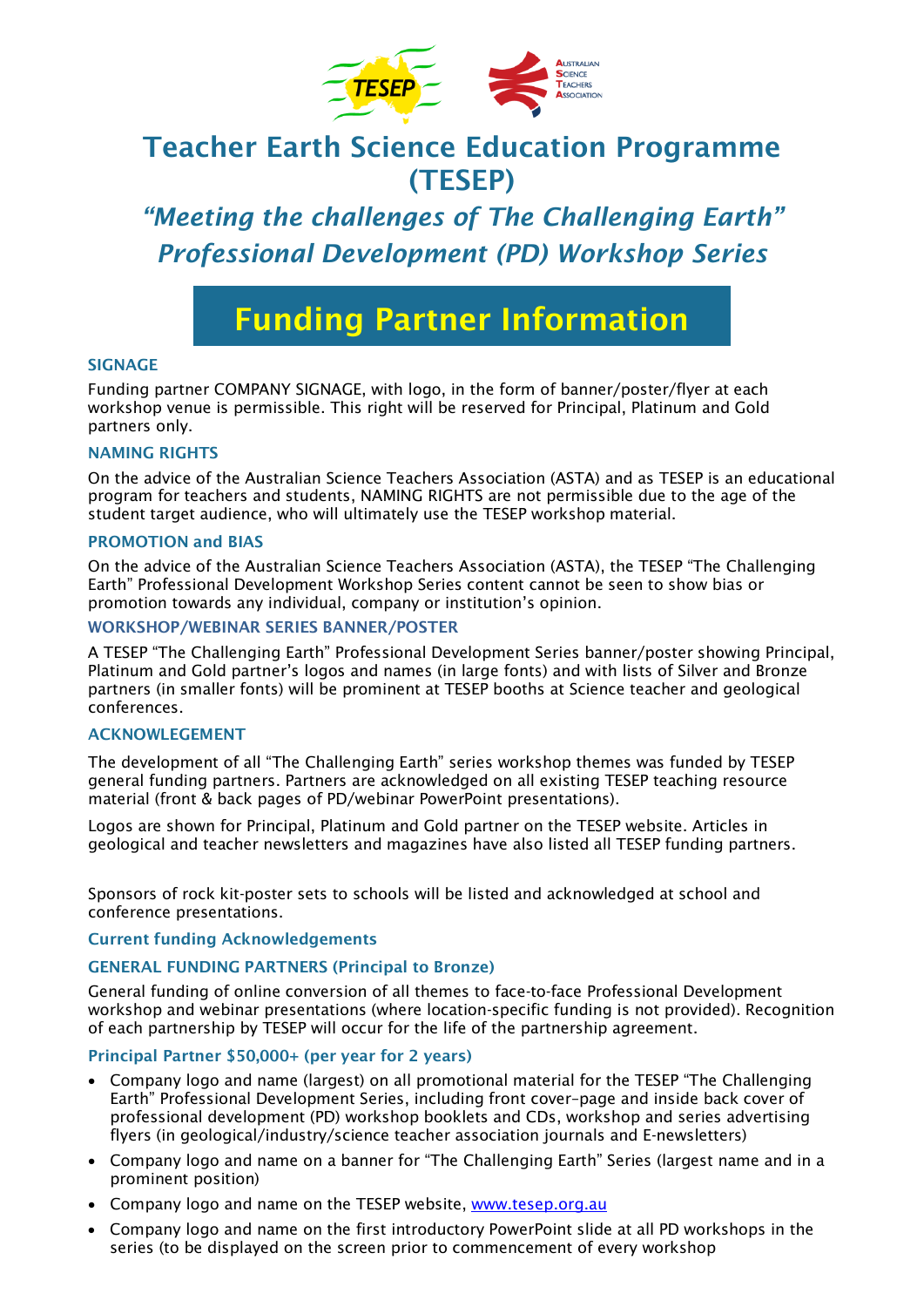- Company logo and name on introductory and closing PowerPoint slides of PD workshops
- Conference verbal and visual (company logo and name on screen) acknowledgement during the educational component (TESEP taster talks, student awards ceremony or equivalent) of geological/engineering/science teacher conferences, e.g. CONASTA, APPEA and the AESC.
- Company promotional poster or banner in a prominent location in all workshop venues and company flyers available at all workshop venues (if requested by the partner)
- At the discretion of the TESEP Advisory Board, partner company geological/engineering professionals and technicians are welcome, where appropriate, to contribute to the presentation of workshop material and fieldtrips, site visit commentary and short talks on the theme

## Platinum Partner \$30,000+ (per year for 2 years)

- Company logo and name (second-largest) on all promotional material for the TESEP "The Challenging Earth" Professional Development Series, including front cover-page and inside back cover of professional development (PD) workshop booklets and CDs, workshop and series advertising flyers (in geological/industry/science teacher association journals and E-newsletters)
- Company logo and name on a banner for "The Challenging Earth" Series (second-largest name and in a prominent position)
- Company logo and name on the TESEP website, www.tesep.org.au
- Company logo name on an second introductory PowerPoint slide at all eight PD workshops in the series and all closing PowerPoint slides
- Conference verbal and visual (company name on screen) acknowledgement during the educational component of geological/engineering/science teacher conferences e.g. CONASTA, APPEA and the AESC.
- Company promotional poster or banner in a prominent location in all workshop venues and company flyers available at all workshop venues
- At the discretion of the TESEP Advisory Board, partner company geological/engineering professionals and technicians are welcome, where appropriate, to contribute to the presentation of workshop material and fieldtrips, site visit commentary and short talks on the theme.

## Gold Partner \$20,000+ (per year for 2 years)

- Company logo (third-largest) on all promotional material for the TESEP "The Challenging Earth" Professional Development Series, including inside back cover of professional development (PD) workshop booklets and CDs, workshop and series advertising flyers (in geological/industry/science teacher association journals and E-newsletters)
- Company logo on a banner for "The Challenging Earth" Series (third-largest logo)
- Company logo on the TESEP website, www.tesep.org. Company logo on an introductory PowerPoint slide at all eight PD workshops in the series and all closing PowerPoint slides
- Conference visual (company logo on screen) acknowledgement during the educational component of geological/engineering/science teacher conferences e.g. CONASTA, APPEA and the AESC.

## Silver Partner \$8,000+ (per year for 2 years)

- Company name will be listed on all promotional material for the TESEP "The Challenging Earth" Professional Development Series, including inside back cover of professional development (PD) workshop booklets and CDs, workshop and series advertising flyers (in geological/industry/science teacher association journals and E-newsletters)
- Company name will be listed on a banner for "The Challenging Earth" Series
- Company name will be listed on TESEP website, www.tesep.org.au
- Company name will be listed on an introductory PowerPoint slide at all eight PD workshops in the series and all closing PowerPoint slides

## Bronze Partner – up to \$8,000 (per year for 2 years)

- Company name will be listed on all promotional material for the TESEP "The Challenging Earth" Professional Development Series, including inside back cover of professional development (PD) workshop booklets and CDs, workshop and series advertising flyers (in geological/industry/science teacher association journals and E-newsletters
- Company name will be listed on a banner for "The Challenging Earth" Series
- Company name will be listed on TESEP website, www.tesep.org.au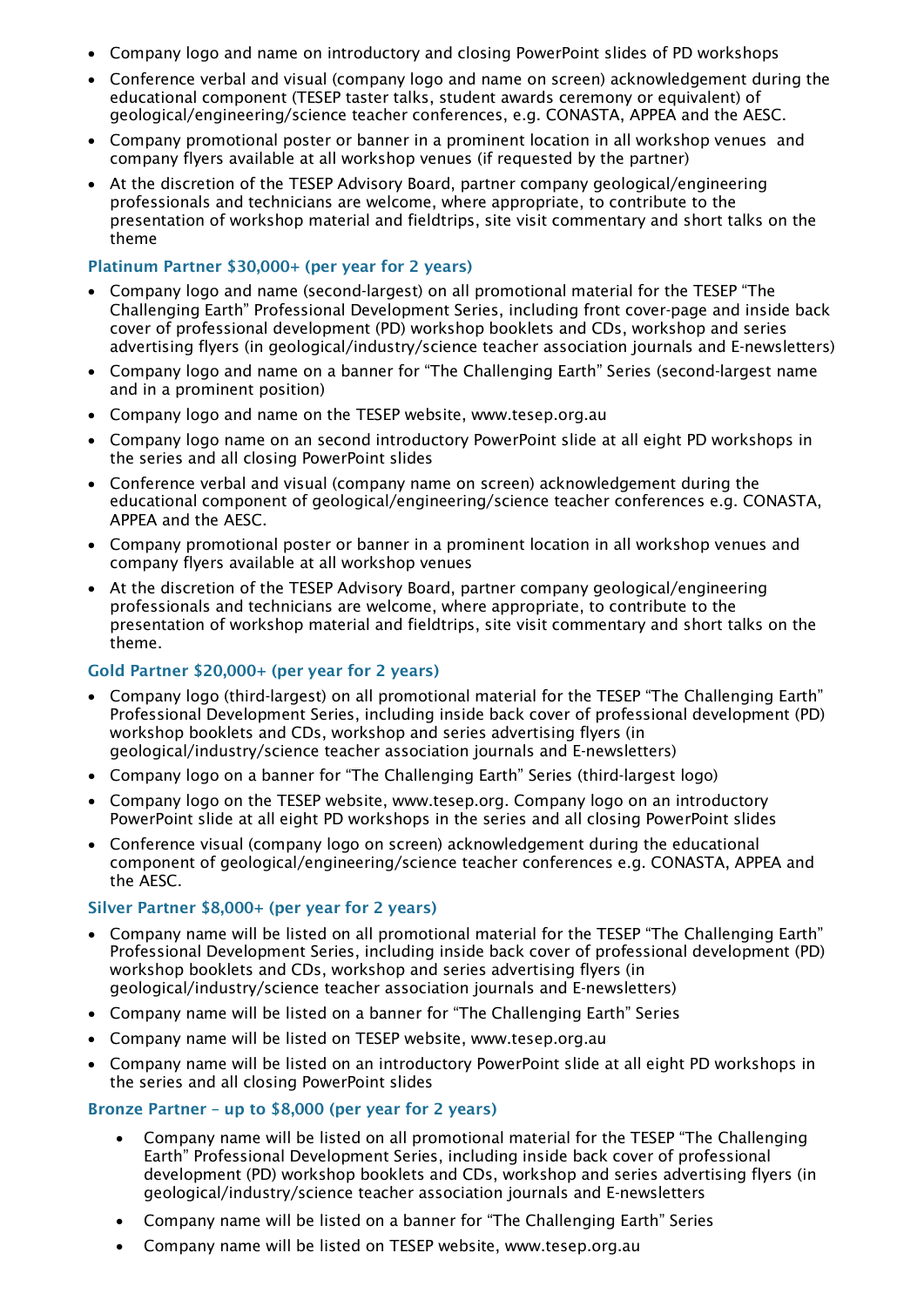• Company name will be listed on an introductory PowerPoint slide at all PD workshops in the series and all closing PowerPoint slides

## Special Projects Partner, e.g. Sponsors of Rock Kits to Schools

- Company name listed in a special list e.g. Sponsors of Rock Kits to Schools list
- Other acknowledgements, as per partner level equivalent to monetary level

## Teaching Resource Development

All general partners will be contributing towards webinar development and webinar presentation costs.

## Workshop/Webinar Facilitation

Funds from all partners will be contributing towards PD workshop and webinar facilitation costs of:

- 1. Webinar development & presentations developers are paid @\$65/hour (up to max 100 hours per topic), currently (in 2022) doing updates & development of all topics - 3 new webinar series under development in 2022
- 2. New PD/webinar topic Critical Minerals & Australia's Infrastructure has one specific funder for \$3,800, so far. Total estimated costs of development & roll-out of this new topic \$18,000, plus \$6500, Total \$24,500 over 2 years 2022-2023.
- 3. Updates of 2 PD/webinar topics Energy Mix Transforming Australia's Energy and Climate Rollercoaster – 100 hours, each - (using the latest images and information provided by sponsors/partners). Update costs & roll-out of each topic, Total \$24,500 over 2 years 2022-2023.
- 4. Website and Webmaster costs (a long-term, part-time position, 1-2 days per week), @\$520/day, \$15,000/year

Also,

Partners can direct their funds to specific areas of TESEP delivery:

- 1. The development & running of individual webinars (\$1600/webinar)
- 2. Bus hire and meals for fieldtrips (up to \$1,700/day) each set of two- to three-day workshops will have a field component, once a year, where possible,
- 3. Lightbulb Moment Site visit-Fieldtrips, led by industry consultants and TESEP educators - Accommodation, travel, meals costs for presenters and up to 20 participating teachers (can be up to \$7,500/workshop, depending on location)

Funding partners may choose to direct that their funds cover the cost of any of the above Workshop Facilitation costs. Funding partners for any of these TESEP costs will be individually verbally acknowledged at the time of workshop presentation.

Annual partner general funds are spread over general day-to-day costs per year.

TESEP Annual Report to be written and sent to partners and sponsors (along with an invoice for annual funding) by early April 2022, will summarize statistics and successes for the year.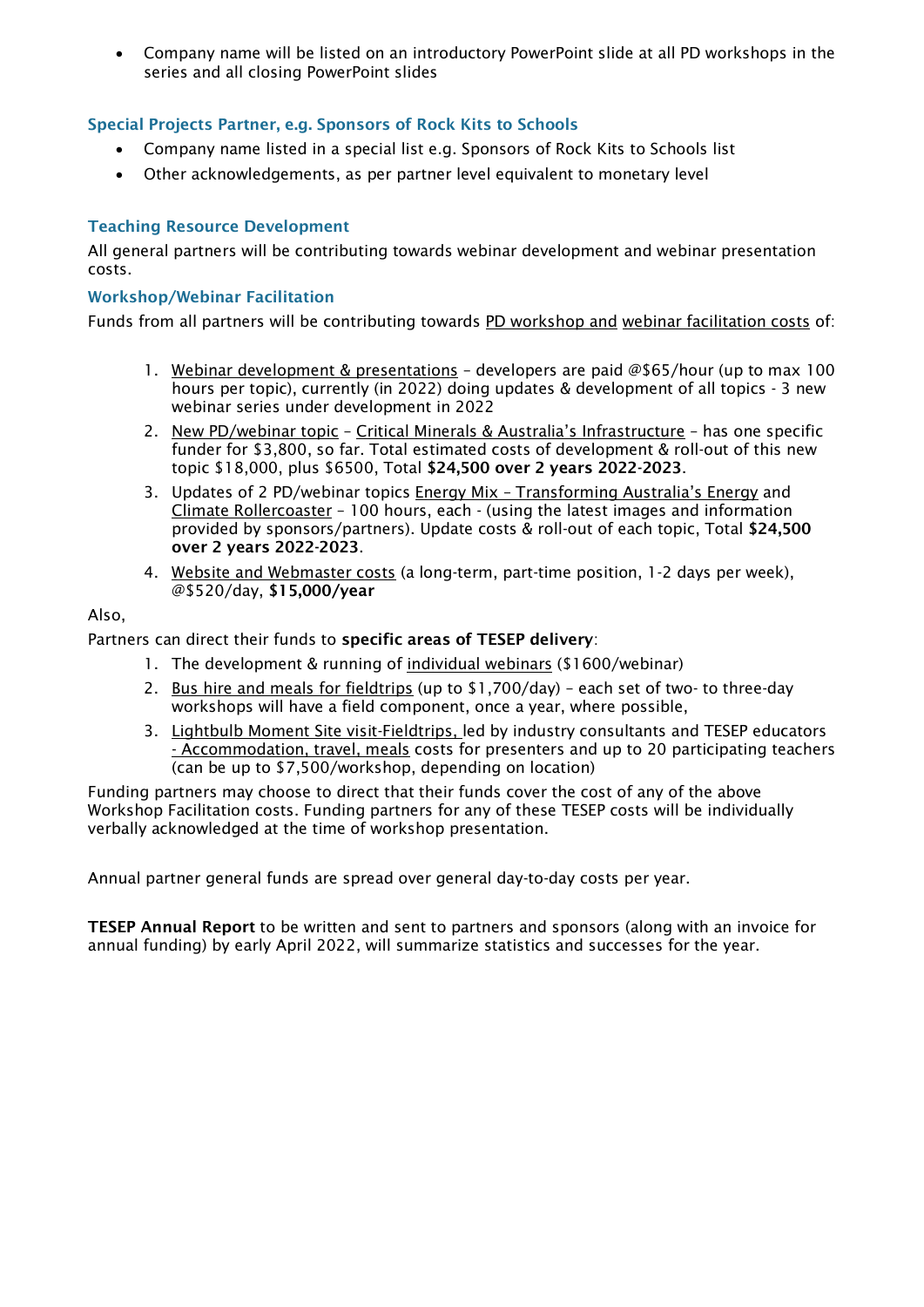## TESEP start up Funding Partners

## **Principal**

National Water Commission Petroleum Exploration Society of Australia

#### **Platinum**

Australian Institute of Geoscientists Australian Society of Exploration Geophysicists ExxonMobil

#### **Gold**

AWE Limited • Beach Energy • CSIRO • Geodynamics Geological Society of Australia • Karoon Gas Australia Nexus Energy • The University of Melbourne

#### **Silver**

The Australian National University • Department of Primary Industries, Vic Pitney Bowes Business Insight •PowerWorks • Queensland Resources Council Rob Kirk Consultants • The University of Sydney • University of Tasmania

#### **Bronze**

Anglo Coal • Australian Nuclear Science and Technology Organisation Bureau of Meteorology • CS Energy • Department of Sustainability and Environment, Vic Essential Petroleum • Flinders University • Gordon Wakelin King Great Artesian Basin Coordinating Committee • Hot Dry Rocks • Macquarie University Sandy Menpes • Monash Energy • Museum Victoria • Our Water Our Future, Vic Petroleum Geo-Services • Primary Industries and Resources SA Stanwell Corporation • Velseis • ZeroGen

## TESEP 2021 Funding Partners

#### **Gold**

Australian Institute of Geoscientists Minerals Council of Australia, Victorian Division Sandfire Resources

## **Silver**

Australasian Institute of Mining and Metallurgy Department of State Development, SA Federation University Australia Geological Survey of New South Wales Petroleum Exploration Society of Australia Pyrenees Quarries • Rob Kirk Consultants

#### **Bronze**

AusGeol.org – Virtual Library of Australia's Geology Australian Geoscience Council Australian Museum • Australian National University - RSES Bureau of Meteorology • Geological Society of Australia Geological Survey of Victoria •Macquarie University Monash University • Quantum Victoria College • Scienceworks • Victorian Space Science Education Centre